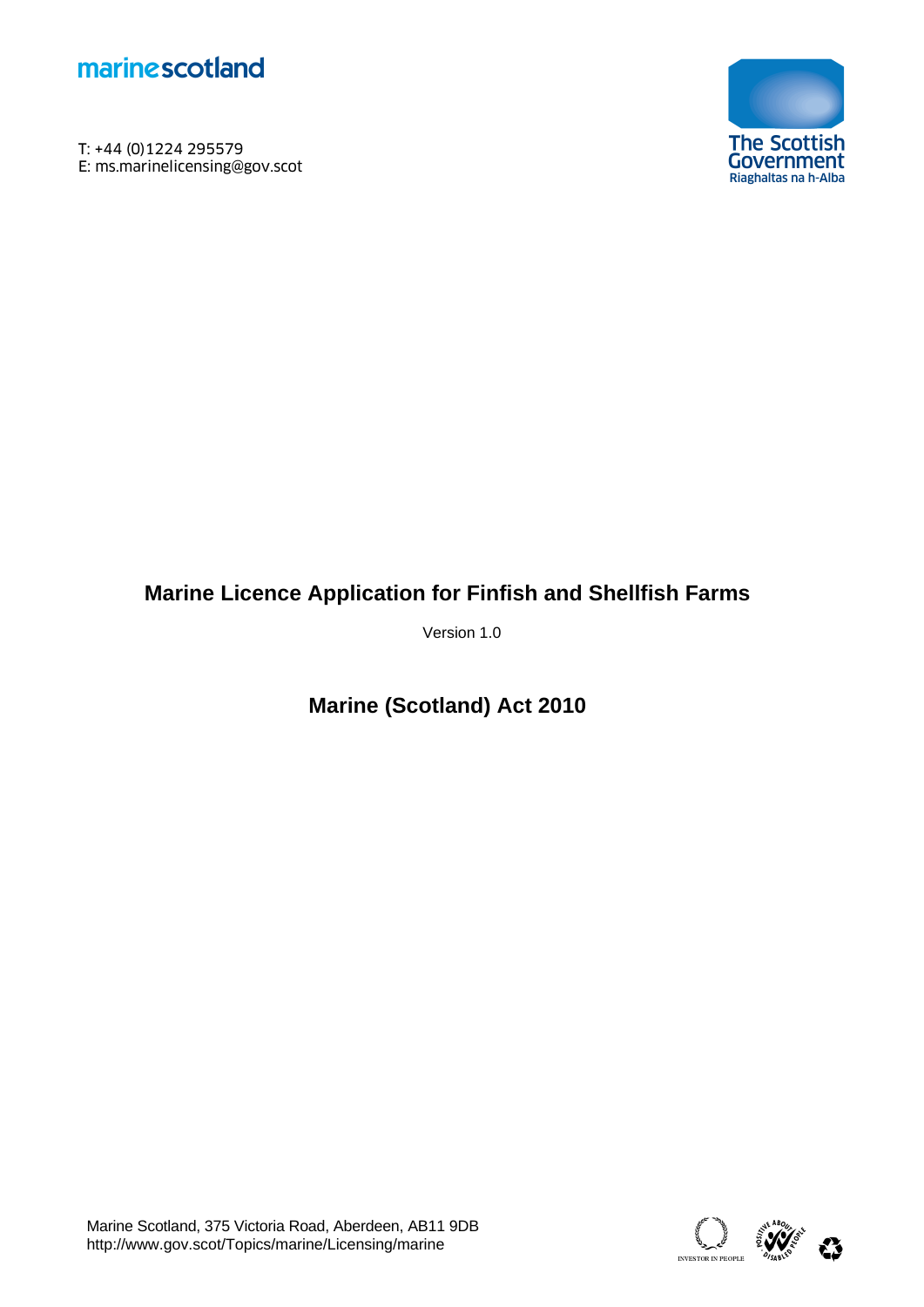# **Acronyms**

Please note the following acronyms referred to in this application form:

| <b>MHWS</b>   | Mean High Water Springs                     |
|---------------|---------------------------------------------|
| <b>MS-LOT</b> | Marine Scotland – Licensing Operations Team |
| <b>WGS84</b>  | World Geodetic System 1984                  |

# **Explanatory Notes**

The following numbered paragraphs correspond to the questions on the application form and are intended to assist in completing the form. These explanatory notes are specific to this application and so you are advised to read these in conjunction with the Marine Scotland Guidance for Marine Licence Applicants document.

# **1. Applicant Details**

The person making the application who will be named as the licensee.

# **2. Agent Details**

Any person acting under contract (or other agreement) on behalf of any party listed as the applicant and having responsibility for the control, management or physical deposit or removal of any substance(s) or object(s).

# **3. Payment**

Indicate payment method. Cheques must be made payable to: The Scottish Government.

#### **Marine licence applications will not be accepted unless accompanied by a cheque for the correct application fee, or if an invoice is requested, until that invoice is settled. Target timelines for determining applications do not begin until the application fee is paid.**

### **4. Application Type**

Indicate if the application is for a new marine farm site or an existing marine farm site. Provide the existing or previous consent/licence number and expiry date if applicable.

### **5. Marine Farm Details**

- (a) Indicate the type of marine farm, either finfish or shellfish.
- (b) Indicate the deposits of marine farm component parts/equipment as a number (e.g 4 ring cages). Provide details of any component parts/equipment not included in the list and specify the quantity as a number.
- (c) If applicable, indicate the removals of marine farm component parts/equipment as a number (e.g 4 ring cages). Provide details of any component parts/equipment not included in the list and specify the quantity as a number.
- (d) Provide the proposed start date for installation of the marine farm. The start date will not be backdated, since to commence a project for which a licence has not been obtained will constitute an offence, which may result in appropriate legal action. A licence is normally valid for 6 years. **Target duration for determination of a marine licence application is 14 weeks.**
- (e) Provide the cost of the works seawards of the tidal limit of MHWS. This estimate should only cover work taking place below the tidal level of MHWS and must take into consideration the cost of materials, labour fees etc.
- (f) Describe the location of the proposed works. Include a list of the latitude and longitude co-ordinates (WGS84) of the boundary points of the moorings area and for each of the component parts of the marine farm, including sub-surface equipment. WGS84 is the World Geodetic System 1984 and the reference co-ordinate system used for marine licence applications. Co-ordinates taken from GPS equipment should be set to WGS84. Coordinates taken from recent admiralty charts will be on a WGS84 compatible datum. Ordnance survey maps do not use WGS84.

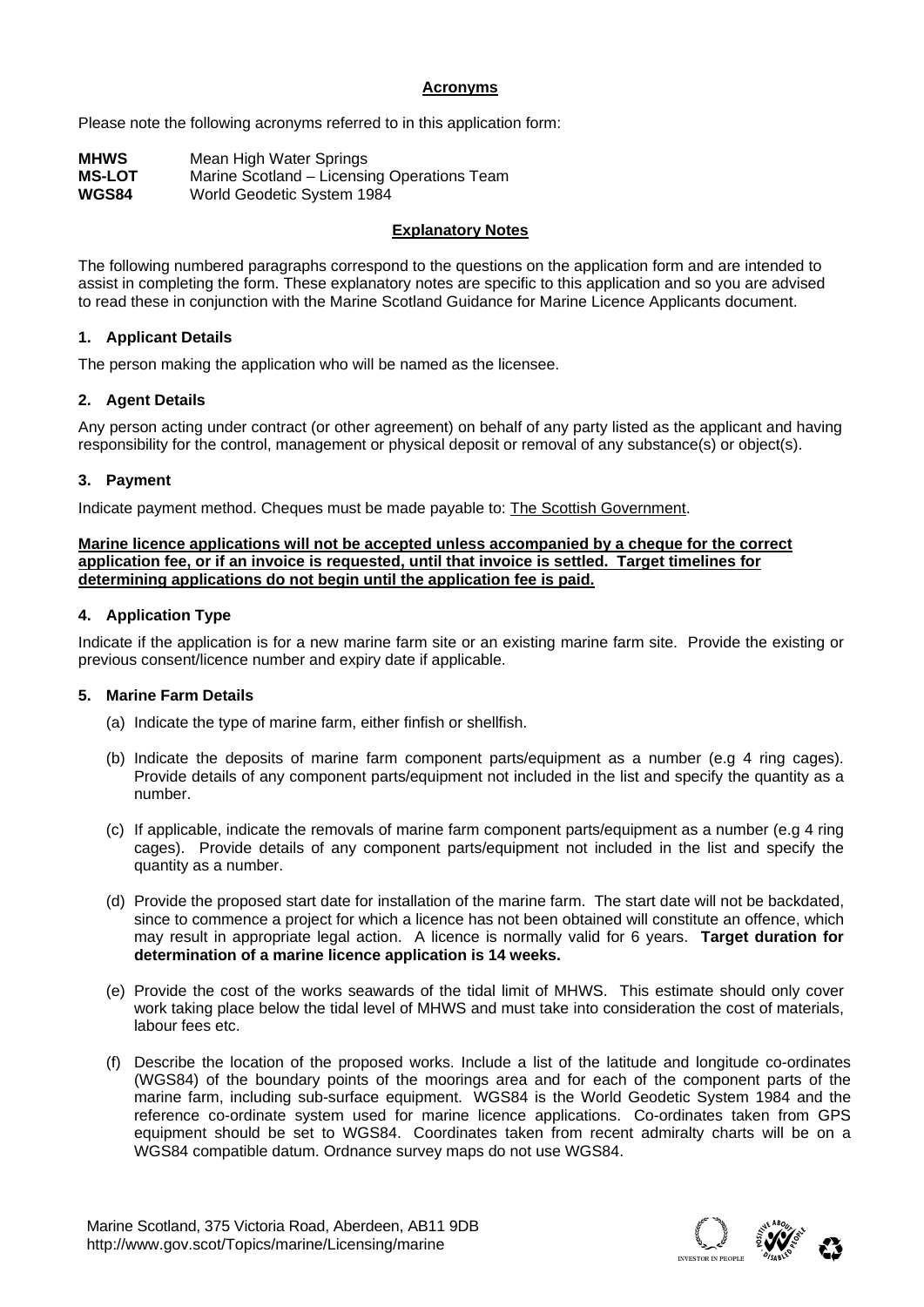Example: For positions read from charts the format should be as in the example: 55°55.555'N 002° 22.222'W (WGS84). The decimal point specifies that decimals of minutes are used and the datum is stated explicitly. If seconds are used then the format should be as in the example: 55°55'44''N 2°22'11''W (WGS84).

#### **It is important that the correct positions, in the correct format, are included with this application, as any errors will result in the application being refused or delayed.**

To supplement your application, please provide a suitably scaled extract of an Ordnance Survey Map (1:2,500 scale but not more than 1:10,000) or Admiralty Chart which must be marked to indicate:

- o the full extent of the works in relation to the surrounding area;
- o latitude and longitude co-ordinates defining the location of the works;
- o the level of MHWS;

 Drawings and plans will be consulted upon. If they are subject to copyright, **it is the responsibility of the applicant to obtain necessary approvals to reproduce the documents and to submit suitably annotated copies with the application.** 

- (g) Indicate if the marine farm is located within the jurisdiction of a statutory harbour authority and provide details of the statutory harbour authority where relevant.
- (h) Provide assessment of the potential impacts the works may have on navigation, including interference with other uses of the sea.

Where there are potential impacts from the works, please provide details of proposed mitigation in response to potential impacts.

#### **6. Planning Permission**

Indicate if you have, or if you are in the process of applying for, planning permission for the marine farm. Provide the reference number for the planning application if applicable and/or supply a copy of the planning permission along with the completed application form.

## **Marine licence applications will not be determined without valid planning permission.**

### **7. Scotland's National Marine Plan**

Scotland's National Marine Plan has been prepared in accordance with the EU Directive 2014/89/EU, which came into force in July 2014. The Directive introduces a framework for maritime spatial planning and aims to promote the sustainable development of marine areas and the sustainable use of marine resources. It also sets out a number of minimum requirements all of which have been addressed in this plan. In doing so, and in accordance with article 5(3) of the Directive, Marine Scotland have considered a wide range of sectoral uses and activities and have determined how these different objectives are reflected and weighted in the marine plan. Land-sea interactions have also been taken into account as part of the marine planning process. Any applicant for a marine licence should consider their proposals with reference to Scotland's National Marine Plan. A copy of Scotland's National Marine Plan can be found at: http://www.gov.scot/Publications/2015/03/6517/0

Indicate whether you have considered the project with reference to Scotland's National Marine Plan and provide details of considerations made including reference to the policies that have been considered. If you have not considered the project with reference to Scotland's National Marine Plan please provide an explanation.

**8.** Consultation (other than carried out under pre-application consultation)

Provide details of all bodies consulted and give details of any consents issued including date of issue.

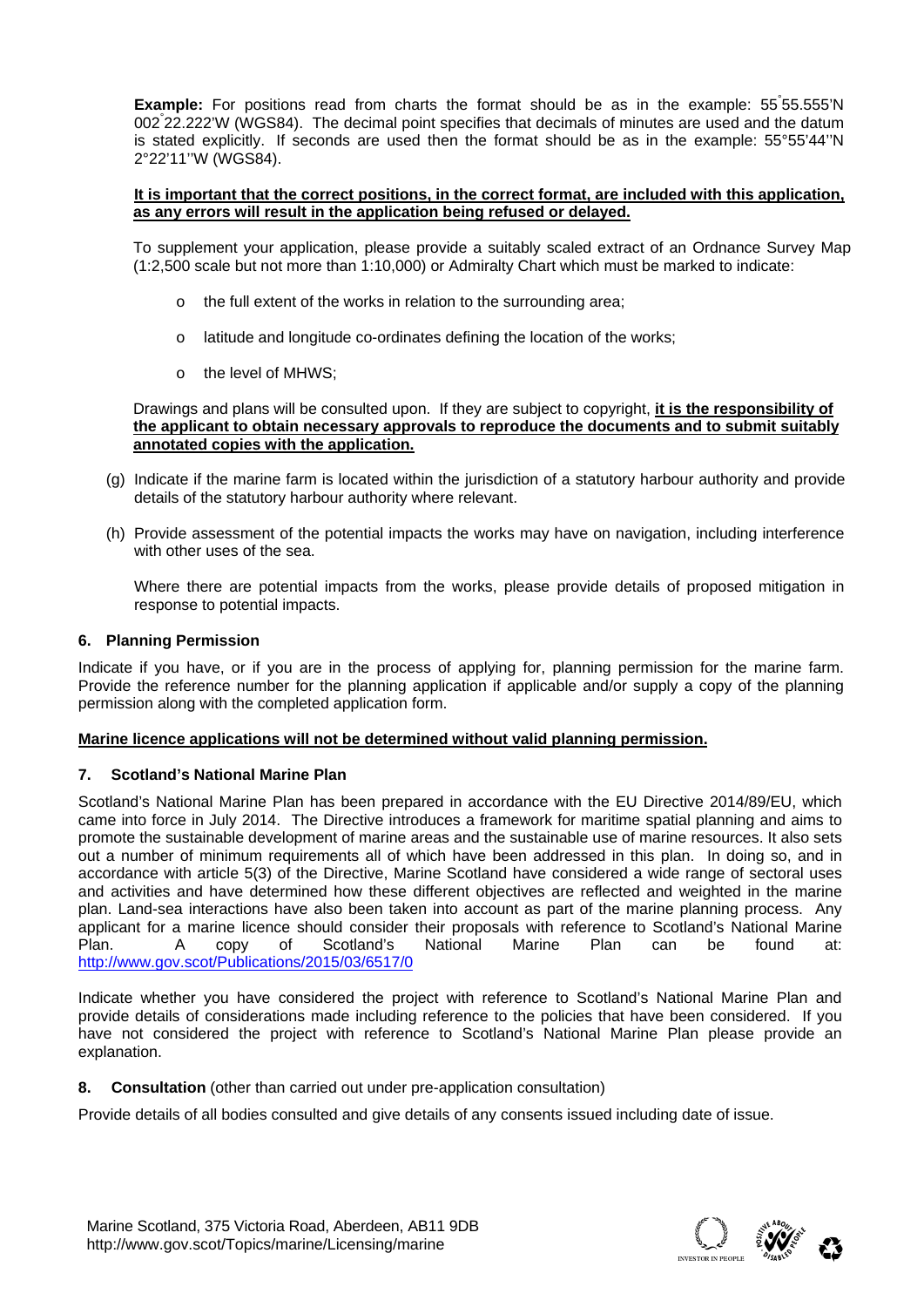# **9. Associated Works**

Indicate whether the application is associated with any other marine projects (e.g. pontoon, moorings etc). If this is the case, provide reference/licence number for the related marine projects.

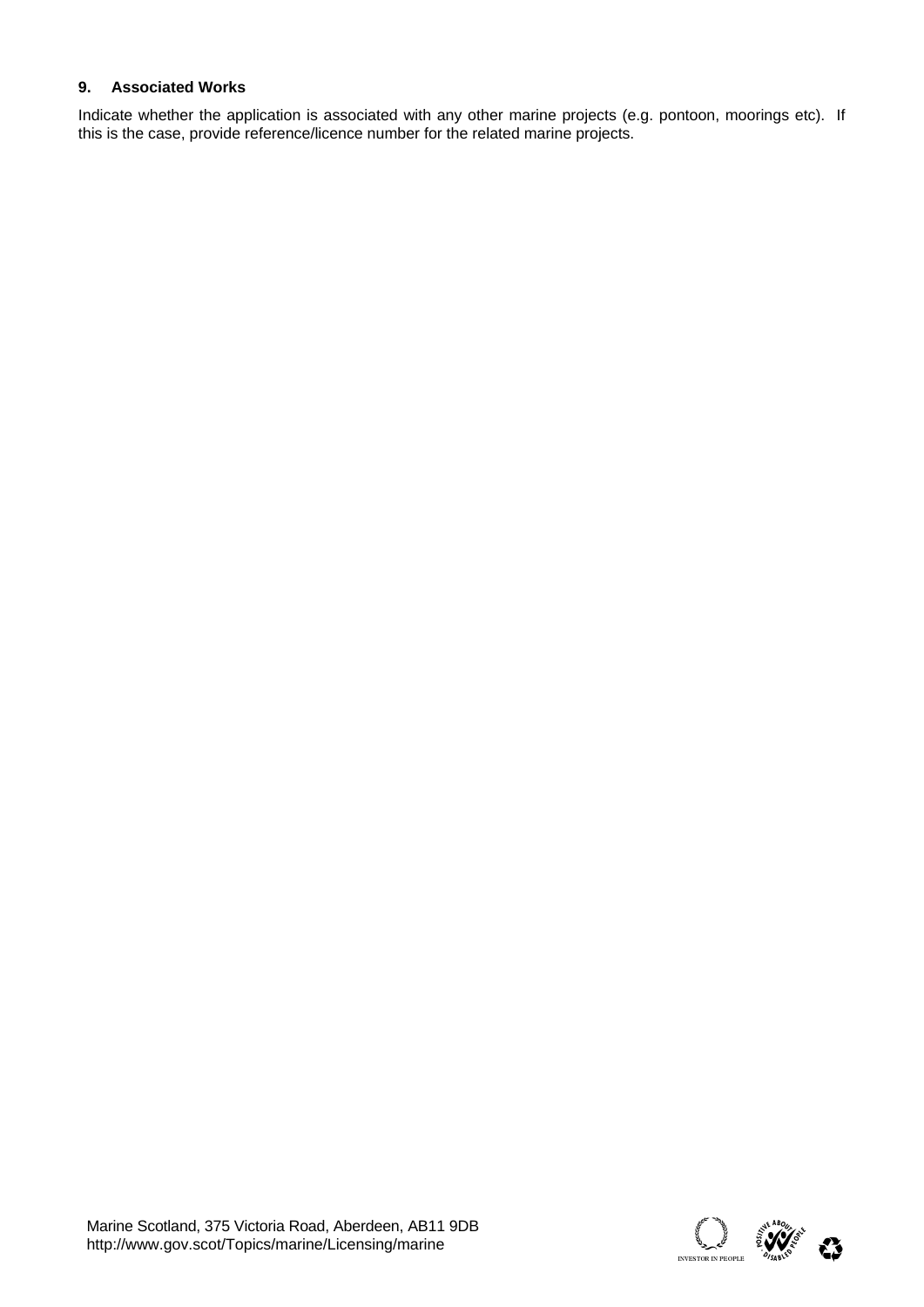# **Marine Licence Application for Finfish and Shellfish Farms**

Version 1.0

# **Marine (Scotland) Act 2010**

**It is the responsibility of the applicant to obtain any other consents or authorisations that may be required.** 

**Under Section 54 of the Marine (Scotland) Act 2010, all information contained within and provided in**  support of this application will be placed on a Public Register. There are no national security grounds **for application information not going on the Register under the 2010 Act.** 

# **Public Register**

Do you consider that any of the information contained within or provided in support of this application should not be disclosed:

 $(a)$  for reasons of national security;

|  | I | I |
|--|---|---|
|--|---|---|

(b) for reasons of confidentiality of commercial or industrial information where such confidentiality is provided by law to protect a legitimate commercial interest?  $YES \Box NO$ 

If **YES**, to either (a) or (b), please provide full justification as to why all or part of the information you have provided should be withheld.

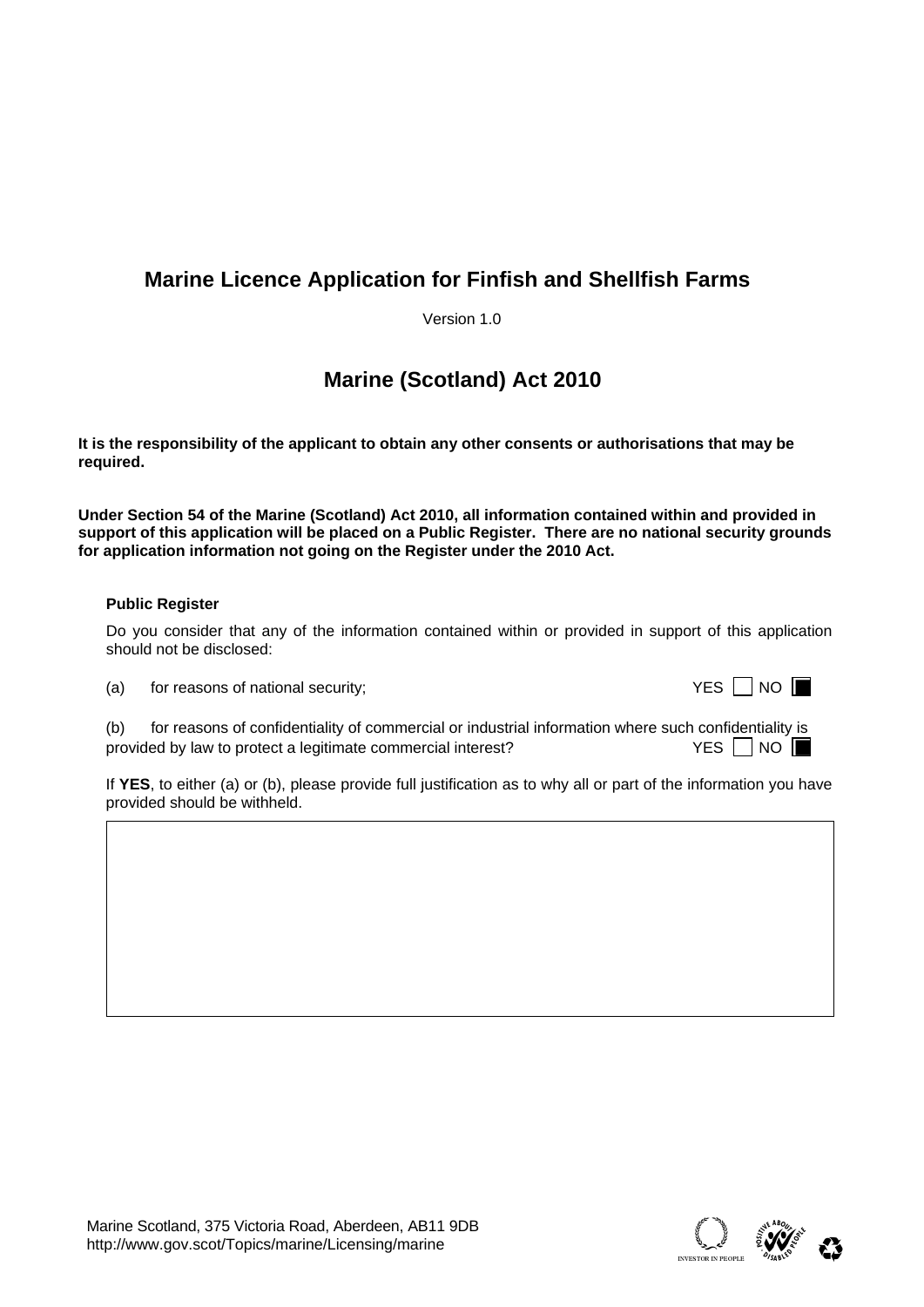**It is an offence under the Act under which this application is made to fail to disclose information or to provide false or misleading information.** 

**Target duration for determination is 14 weeks. Please note that missing or erroneous information in your application and complications resulting from consultation may result in the application being refused or delayed.** 

**Marine licence applications will not be accepted unless accompanied by a cheque for the correct application fee, or if an invoice is requested, until that invoice is settled. Target timelines for determining applications do not begin until the application fee is paid.** 

**WARNING** 

# **Declaration**

I declare to the best of my knowledge and belief that the information given in this form and related papers is true.

[Redacted]

Name in BLOCK LETTERS [Redacted]

Signature Date Date of the Date of the Date of the Date of the Date of the Date of the Date of the Date of the

**Application Check List** 

# **Please check that you provide all relevant information in support of your application, including but not limited to the following:**

| $\bullet$ | Completed and signed application form                                                                                 |    |
|-----------|-----------------------------------------------------------------------------------------------------------------------|----|
| $\bullet$ | <b>Project Drawings</b>                                                                                               |    |
| $\bullet$ | Maps/Charts                                                                                                           | Iv |
| $\bullet$ | Co-ordinates of the boundary points of the area of harbour jurisdiction<br>(if you are a statutory harbour authority) |    |
| $\bullet$ | Copy of planning permission (if applicable)                                                                           |    |
| $\bullet$ | Additional information e.g. photographs, consultation correspondence (if applicable)                                  | ا۷ |
| $\bullet$ | Payment (if paying by cheque)                                                                                         |    |



16/08/2018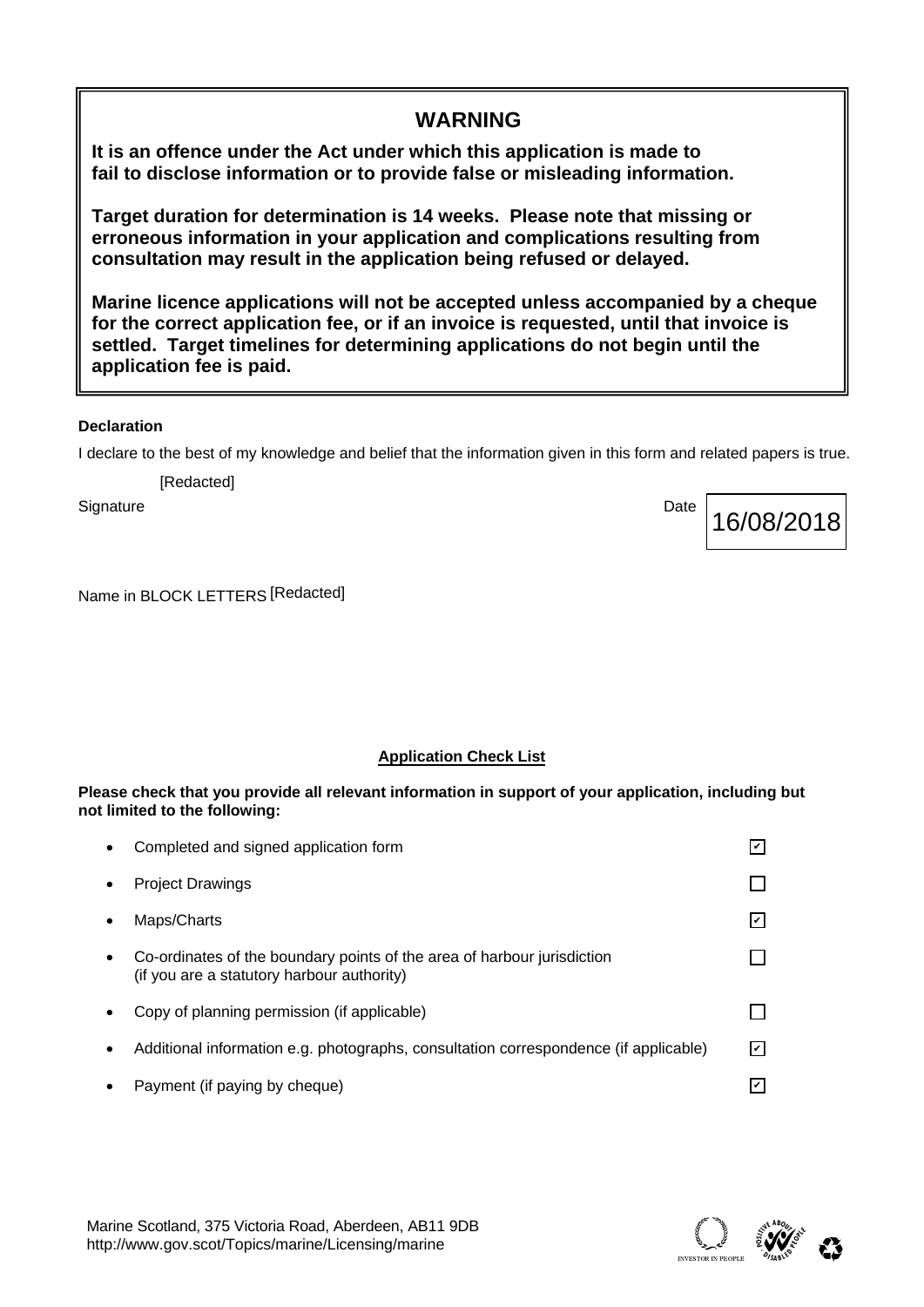# **1. Applicant Details**

|    | Title: $-$                                                  | Initials: -             | Surname: -                                                                                                                                                                                                                                  |  |
|----|-------------------------------------------------------------|-------------------------|---------------------------------------------------------------------------------------------------------------------------------------------------------------------------------------------------------------------------------------------|--|
|    | Trading Title (if appropriate):                             |                         | Marine Harvest (Scotland) Ltd.                                                                                                                                                                                                              |  |
|    |                                                             |                         | Address: 1st Floor, Admiralty Park, Admiralty Road. Rosyth, FIFE, KY11 2YW                                                                                                                                                                  |  |
|    | Name of contact (if different):                             |                         |                                                                                                                                                                                                                                             |  |
|    | Telephone No. (inc. dialing code):                          |                         |                                                                                                                                                                                                                                             |  |
|    |                                                             |                         |                                                                                                                                                                                                                                             |  |
|    | Email:                                                      |                         |                                                                                                                                                                                                                                             |  |
|    | <b>Statutory Harbour Authority?</b>                         |                         | YES $\Box$ NO $\blacksquare$<br>If YES, please provide a list of the latitude and longitude co-ordinates (WGS84) of the boundary points<br>of the area of harbour jurisdiction using Appendix 01 Additional Co-ordinates form if necessary. |  |
| 2. | <b>Agent Details (if any)</b><br>[Redacted]<br><b>Title</b> | [Redacted]<br>Initials: | [Redacted]<br>Surname                                                                                                                                                                                                                       |  |
|    | Trading Title (if appropriate):                             |                         | Marine Harvest (Scotland) Ltd                                                                                                                                                                                                               |  |
|    |                                                             |                         | Address: Stob Ban House, Glen Nevis Business Park, Fort William, PH33 6RX                                                                                                                                                                   |  |
|    | Name of contact (if different):                             |                         |                                                                                                                                                                                                                                             |  |
|    | Telephone No. (inc. dialing code):                          |                         |                                                                                                                                                                                                                                             |  |
|    | [Redacted]<br>Email                                         |                         |                                                                                                                                                                                                                                             |  |
| 3. | Payment                                                     |                         |                                                                                                                                                                                                                                             |  |
|    | Enclosed Cheque <b>I</b>                                    | Invoice $\Box$          |                                                                                                                                                                                                                                             |  |
|    | Contact and address to send invoice to:                     |                         |                                                                                                                                                                                                                                             |  |
|    | Applicant $\blacksquare$                                    | Agent $\Box$            | Other $\Box$                                                                                                                                                                                                                                |  |
|    | If OTHER, please provide contact details:<br>Title:         | Initials:               | Surname:                                                                                                                                                                                                                                    |  |
|    | Address:                                                    |                         |                                                                                                                                                                                                                                             |  |
|    | Email:                                                      |                         |                                                                                                                                                                                                                                             |  |

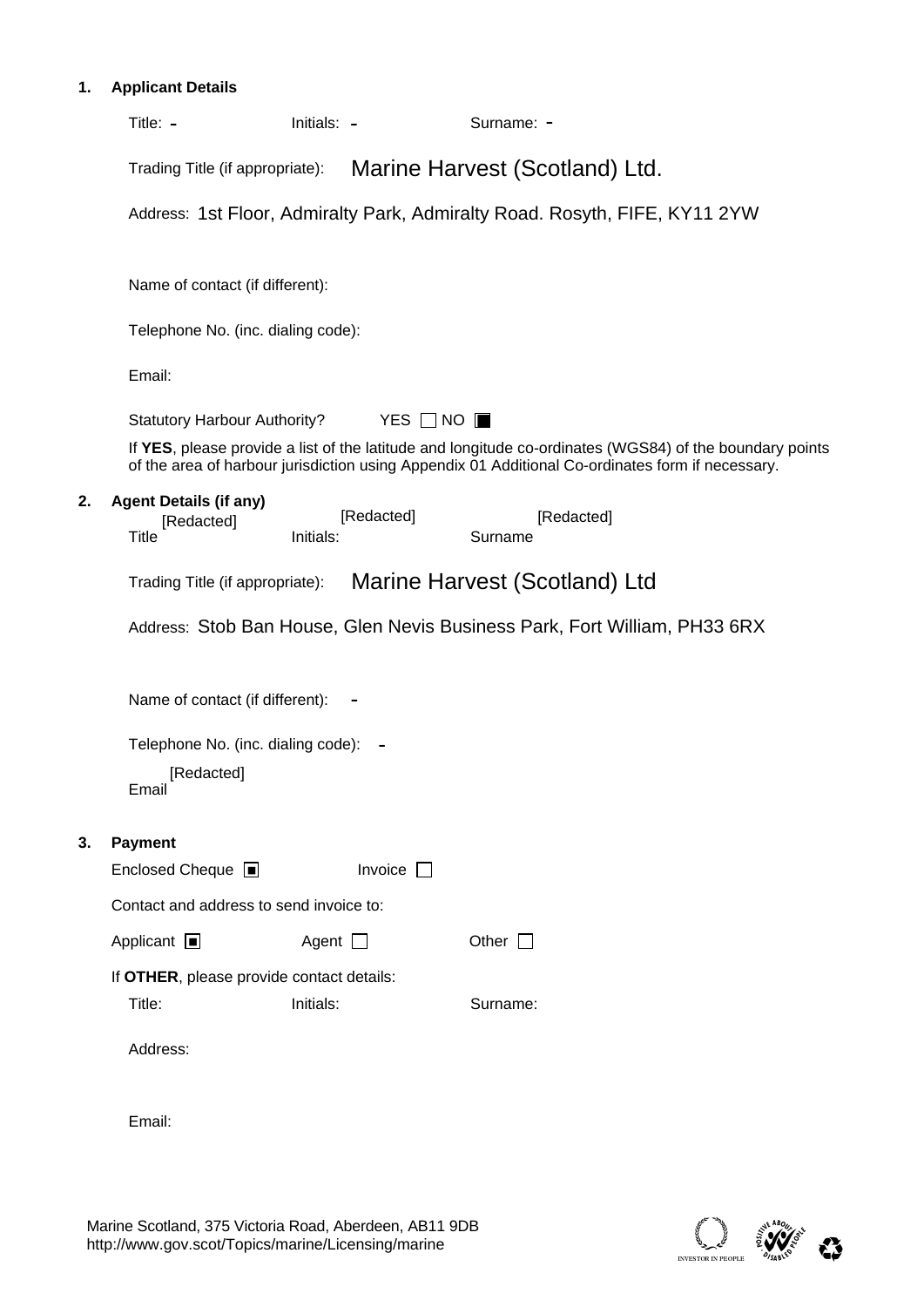# **4. Application Type**

Is this application for a new marine farm site or an existing marine farm site:

New Site  $\square$ Existing Site ■

| If an <b>EXISTING SITE</b> , please provide the consent/licence number and expiry date:              |                    |  |  |  |  |  |  |
|------------------------------------------------------------------------------------------------------|--------------------|--|--|--|--|--|--|
| <b>Consent/Licence Number</b>                                                                        | <b>Expiry Date</b> |  |  |  |  |  |  |
| 05458/15/1<br>(please note section 5b includes existing equipment on<br>site and proposed equipment) | 20 April 2021      |  |  |  |  |  |  |

# **5. Marine Farm Details**

(a) Type of marine farm:

Finfish ■ Shellfish

### (b) **Deposits** of component parts/equipment:

| <b>Component Parts/Equipment</b> | Quantity | <b>Dimensions</b><br>(metres)             |
|----------------------------------|----------|-------------------------------------------|
| Ring cages                       | 16       | 120m Circumference                        |
| Square pens                      |          |                                           |
| Longlines                        |          |                                           |
| Feed barges                      |          | 14m X 14m                                 |
| Feedpipes (to shore)             |          |                                           |
| Grid moorings                    | 26       | See attached charts                       |
| Boat moorings                    |          |                                           |
| Rafts                            | 2        | 1 raft (2m $X$ 3m) and 1 raft (2m $X$ 5m) |
| Pontoons                         |          |                                           |
| <b>Marked Buoys</b>              | 40       | See Attached Information                  |
| Other (please specify)           |          |                                           |

#### (c) **Removals** of component parts/equipment (if applicable):

| <b>Component Parts/Equipment</b> | Quantity | <b>Dimensions</b><br>(metres)                     |
|----------------------------------|----------|---------------------------------------------------|
| Ring cages                       |          |                                                   |
| Square pens                      |          |                                                   |
| Longlines                        |          |                                                   |
| Feed barges                      |          | Removal of 200t C-Cap feed barge - to be replaced |
| Feedpipes (to shore)             |          |                                                   |
| Grid moorings                    |          |                                                   |
| Boat moorings                    |          |                                                   |
| Rafts                            |          |                                                   |
| Pontoons                         |          |                                                   |
| Marked Buoys                     |          |                                                   |
| Other (please specify)           |          |                                                   |

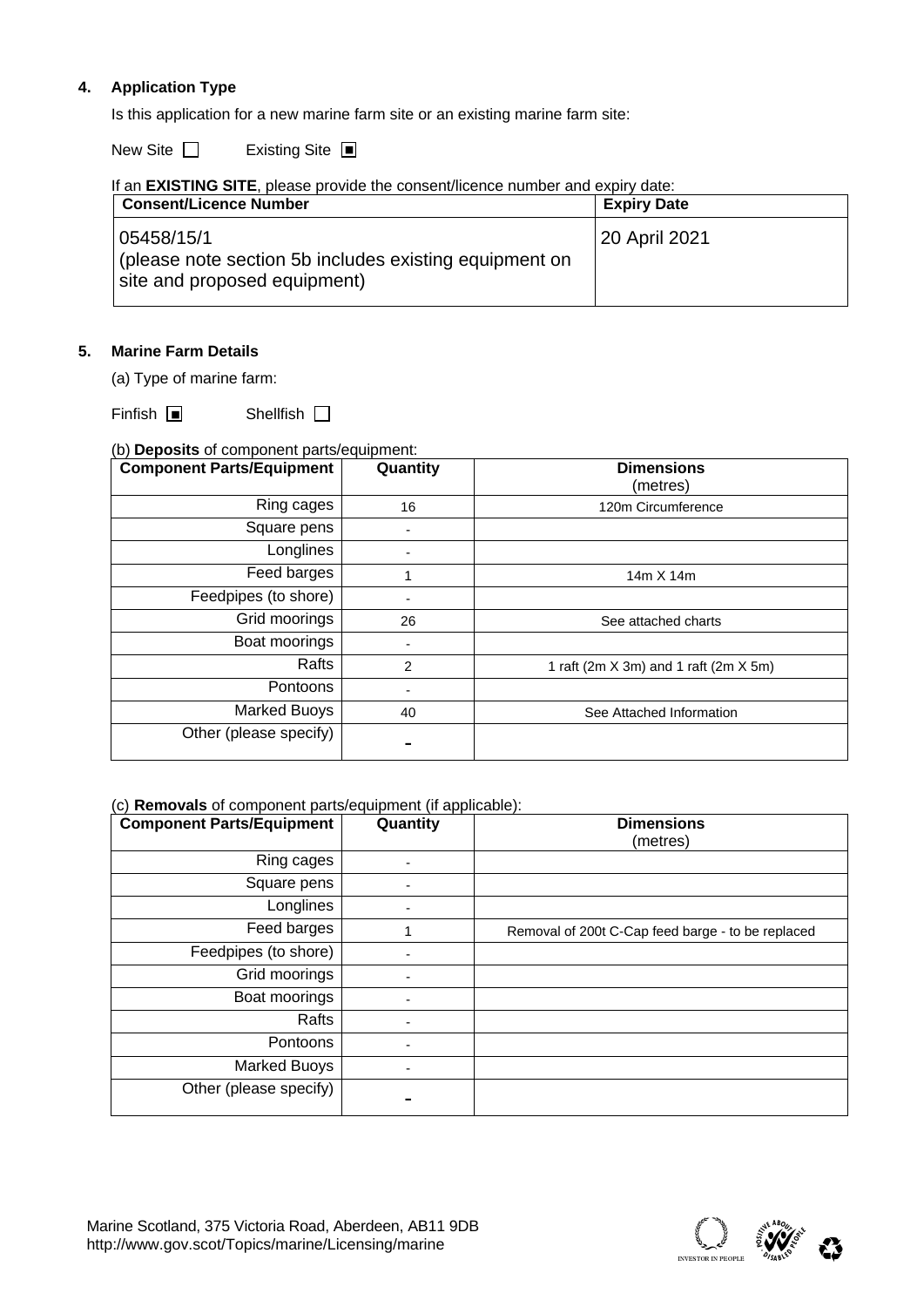(d) Proposed start date **(Target duration for determination of a marine licence application is 14 weeks):** 

# Winter 2018

(e) Cost of the works seawards of the tidal limit of MHWS:

£ > £2,500 - ≤ £5,000

(f) Location:

Extension of the existing site at Maclean's Nose, Loch Sunart, Ardnamurchan.

Latitude and Longitude co-ordinates (WGS84) defining the boundary points of the moorings area and each of the component parts, including sub-surface equipment, of the marine farm (continue on Appendix 01 Additional Co-ordinates form if necessary):

|                | Latitude                   |                      |                         |                                             |                |                |                  |                |                            |                | Longitude   |                |         |             |                  |                |                         |                |                |                         |
|----------------|----------------------------|----------------------|-------------------------|---------------------------------------------|----------------|----------------|------------------|----------------|----------------------------|----------------|-------------|----------------|---------|-------------|------------------|----------------|-------------------------|----------------|----------------|-------------------------|
|                | <b>Moorings Area</b>       |                      |                         |                                             |                |                |                  |                |                            |                |             |                |         |             |                  |                |                         |                |                |                         |
| 5              | 6                          | $\circ$              | $\overline{\mathbf{4}}$ | $\mathbf{1}$                                | ÷.             | $\mathbf{1}$   | $\boldsymbol{9}$ | $\overline{7}$ | ' N                        | $\mathbf 0$    | $\Omega$    | $6\phantom{1}$ | $\circ$ | $\mathbf 0$ | $\mathbf{3}$     | $\epsilon$     | $\mathbf{1}$            | $\overline{2}$ | 5              | $\overline{w}$          |
| 5              | 6                          | $\circ$              | $\overline{\mathbf{4}}$ | $\mathbf{1}$                                | ä,             | $\mathbf{3}$   | $\bf 8$          | $\mathbf{1}$   | $\overline{N}$             | $\pmb{0}$      | $\mathbf 0$ | 6              | $\circ$ | 0           | $\overline{2}$   | ä,             | $6\phantom{1}6$         | 8              | $\overline{7}$ | $\overline{W}$          |
| 5              | 6                          | $\circ$              | $\overline{\mathbf{4}}$ | $\Omega$                                    | J.             | 9              | $\overline{5}$   | $\overline{c}$ | $\overline{N}$             | $\mathbf 0$    | $\mathbf 0$ | 6              | $\circ$ | $\mathbf 0$ | $\overline{2}$   | ä,             | $\mathbf 0$             | 9              | $6\phantom{1}$ | $\overline{\mathsf{w}}$ |
| 5              | 6                          | $\circ$              | $\overline{\mathbf{4}}$ | $\overline{0}$                              |                | $\overline{7}$ | $\overline{7}$   | 3              | $\overline{N}$             | 0              | $\mathbf 0$ | 6              | $\circ$ | $\mathbf 0$ | $\overline{2}$   | ä,             | $\overline{5}$          | $\mathbf{1}$   | $\mathbf{1}$   | $\overline{\mathsf{w}}$ |
|                |                            |                      |                         | <b>Cage Group Area/Longline Position(s)</b> |                |                |                  |                |                            |                |             |                |         |             |                  |                |                         |                |                |                         |
| 5              | 6                          | $\circ$              | $\overline{\mathbf{4}}$ | $\mathbf{1}$                                | J.             | $\mathbf{1}$   | $\boldsymbol{8}$ | 9              | $\overline{N}$             | 0              | $\Omega$    | 6              | $\circ$ | $\mathbf 0$ | $\overline{c}$   | ×              | $\boldsymbol{9}$        | $\mathbf 0$    | $\overline{1}$ | 'W                      |
| 5              | $6\phantom{1}$             | $\circ$              | $\overline{\mathbf{4}}$ | $\mathbf{1}$                                | l.             | $\overline{c}$ | $\mathbf{3}$     | 8              | ' N                        | $\mathbf 0$    | $\mathbf 0$ | 6              | $\circ$ | $\mathsf 0$ | $\overline{c}$   | l,             | $\overline{7}$          | 8              | $\overline{5}$ | $\overline{\mathsf{w}}$ |
| 5              | 6                          | $\overline{\bullet}$ | $\overline{\mathbf{4}}$ | $\overline{0}$                              | ä,             | 9              | 5                | $\overline{7}$ | $\overline{\phantom{a}}$ N | $\Omega$       | $\Omega$    | 6              | $\circ$ | $\Omega$    | $\overline{2}$   | $\blacksquare$ | 3                       | $\overline{7}$ | $\overline{7}$ | $\overline{\mathsf{w}}$ |
| 5              | $6\phantom{1}$             | $\circ$              | $\overline{\mathbf{4}}$ | $\overline{0}$                              | ÷.             | 9              | $\mathbf 0$      | 3              | $\overline{N}$             | $\overline{0}$ | $\Omega$    | 6              | $\circ$ | $\mathbf 0$ | $\overline{2}$   | $\epsilon$     | $\overline{\mathbf{4}}$ | 9              | 5              | $\overline{\mathsf{w}}$ |
|                |                            | $\circ$              |                         |                                             | ä,             |                |                  |                | $\overline{N}$             |                |             |                | $\circ$ |             |                  | ä,             |                         |                |                | $\overline{\mathsf{w}}$ |
|                |                            | $\circ$              |                         |                                             |                |                |                  |                | $\overline{\phantom{a}}$ N |                |             |                | $\circ$ |             |                  | $\blacksquare$ |                         |                |                | $\overline{\mathsf{w}}$ |
|                |                            |                      |                         | <b>Feedbarge/Feedpipe Position(s)</b>       |                |                |                  |                |                            |                |             |                |         |             |                  |                |                         |                |                |                         |
| 5              | $6\phantom{1}$             | $\circ$              | $\overline{4}$          | $\mathbf{1}$                                | k,             | $\mathbf{1}$   | $\mathbf{3}$     | 6              | $\overline{N}$             | $\pmb{0}$      | $\Omega$    | 6              | $\circ$ | $\mathbf 0$ | $\overline{c}$   | $\epsilon$     | $6\phantom{1}$          | $\mathbf 0$    | 6              | $\overline{w}$          |
|                |                            | $\circ$              |                         |                                             |                |                |                  |                | $\overline{N}$             |                |             |                | $\circ$ |             |                  | ä,             |                         |                |                | $\overline{w}$          |
|                |                            |                      |                         | <b>Boat Mooring Position(s)</b>             |                |                |                  |                |                            |                |             |                |         |             |                  |                |                         |                |                |                         |
| 5              | $6\phantom{1}$             | $\circ$              | $\overline{4}$          | $\mathbf{1}$                                | ÷.             | $\overline{2}$ | $\overline{5}$   |                | ' N                        | $\pmb{0}$      | $\pmb{0}$   | 6              | $\circ$ | $\pmb{0}$   | $\boldsymbol{2}$ | $\epsilon$     | $\,6\,$                 | $\,8\,$        |                | $\overline{w}$          |
| 5              | 6                          | $\circ$              | $\overline{4}$          | $\mathbf{1}$                                |                | $\overline{2}$ | $\overline{2}$   |                | $\overline{N}$             | $\mathbf 0$    | $\mathbf 0$ | 6              | $\circ$ | $\mathbf 0$ | $\overline{2}$   |                | $6\phantom{1}6$         | $\overline{4}$ |                | $\overline{\mathsf{w}}$ |
|                | <b>Raft Position(s)</b>    |                      |                         |                                             |                |                |                  |                |                            |                |             |                |         |             |                  |                |                         |                |                |                         |
| $\blacksquare$ |                            | $\circ$              |                         |                                             | $\blacksquare$ |                |                  |                | $\overline{N}$             |                |             |                | $\circ$ |             |                  | $\bullet$      |                         |                |                | $\overline{w}$          |
|                |                            | $\overline{\bullet}$ |                         |                                             | ä,             |                |                  |                | $\overline{N}$             |                |             |                | $\circ$ |             |                  |                |                         |                |                | $\overline{\mathsf{w}}$ |
|                | <b>Pontoon Position(s)</b> |                      |                         |                                             |                |                |                  |                |                            |                |             |                |         |             |                  |                |                         |                |                |                         |
| $\overline{a}$ |                            | $\circ$              |                         |                                             | $\bullet$      |                |                  |                | ' N                        |                |             |                | $\circ$ |             |                  | $\blacksquare$ |                         |                |                | $\overline{W}$          |
|                |                            | $\circ$              |                         |                                             |                |                |                  |                | ' N                        |                |             |                | $\circ$ |             |                  | ×              |                         |                |                | $\overline{\cdot}$ W    |
|                |                            |                      |                         | <b>Marked Buoy Position(s)</b>              |                |                |                  |                |                            |                |             |                |         |             |                  |                |                         |                |                |                         |
|                |                            | $\circ$              |                         |                                             | ٠              |                |                  |                | $\overline{N}$             |                |             |                | $\circ$ |             |                  | $\bullet$      |                         |                |                | $\overline{\mathsf{w}}$ |
|                |                            | $\circ$              |                         |                                             | ×,             |                |                  |                | ' N                        |                |             |                | $\circ$ |             |                  | ٠              |                         |                |                | $\overline{\mathsf{w}}$ |

(g) Is the marine farm located within the jurisdiction of a statutory harbour authority

 $YES \ \Box \ NO \ \blacksquare$ 

If **YES**, please specify statutory harbour authority:

-

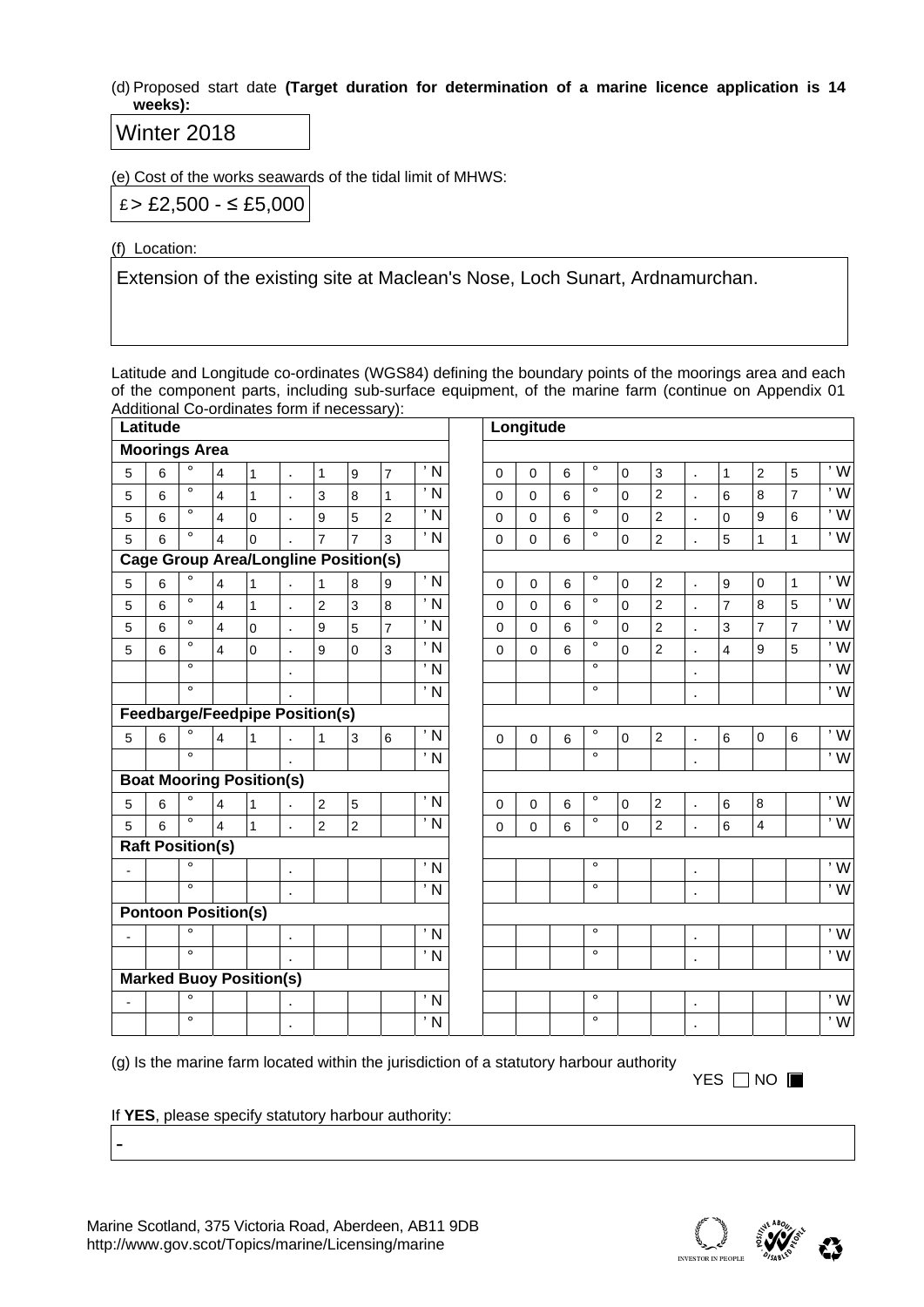(h) Potential impacts the works may have on navigation and proposed mitigation in response to potential impacts (continue on separate sheet if necessary): Please see Section 15 of the accompanying ES report.

# **6. Planning Permission**

Do you have planning permission for the marine farm? If **YES**, please supply a copy of the planning permission

If **NO**, please provide details of planning application, including reference number:

Please see planning application

# **Marine licence applications will not be determined without valid planning permission.**

# **7. Scotland's National Marine Plan**

Have you considered the application with reference to Scotland's **National Marine Plan?** 

If **YES**, provide details of considerations made including reference to the policies that have been considered:

Yes, specific consideration has been given to the Aquaculture sectoral policy (Chapter 7) within the NMP in addition to relevant regional policies developed by the Highland Council. Please see Section 9 of the accompanying EIA Report. Individual assessments cover the additional criteria associated with the specific policies.



YES **I**INO □

| YES $\Box$ No $\blacksquare$ |  |  |
|------------------------------|--|--|
|------------------------------|--|--|